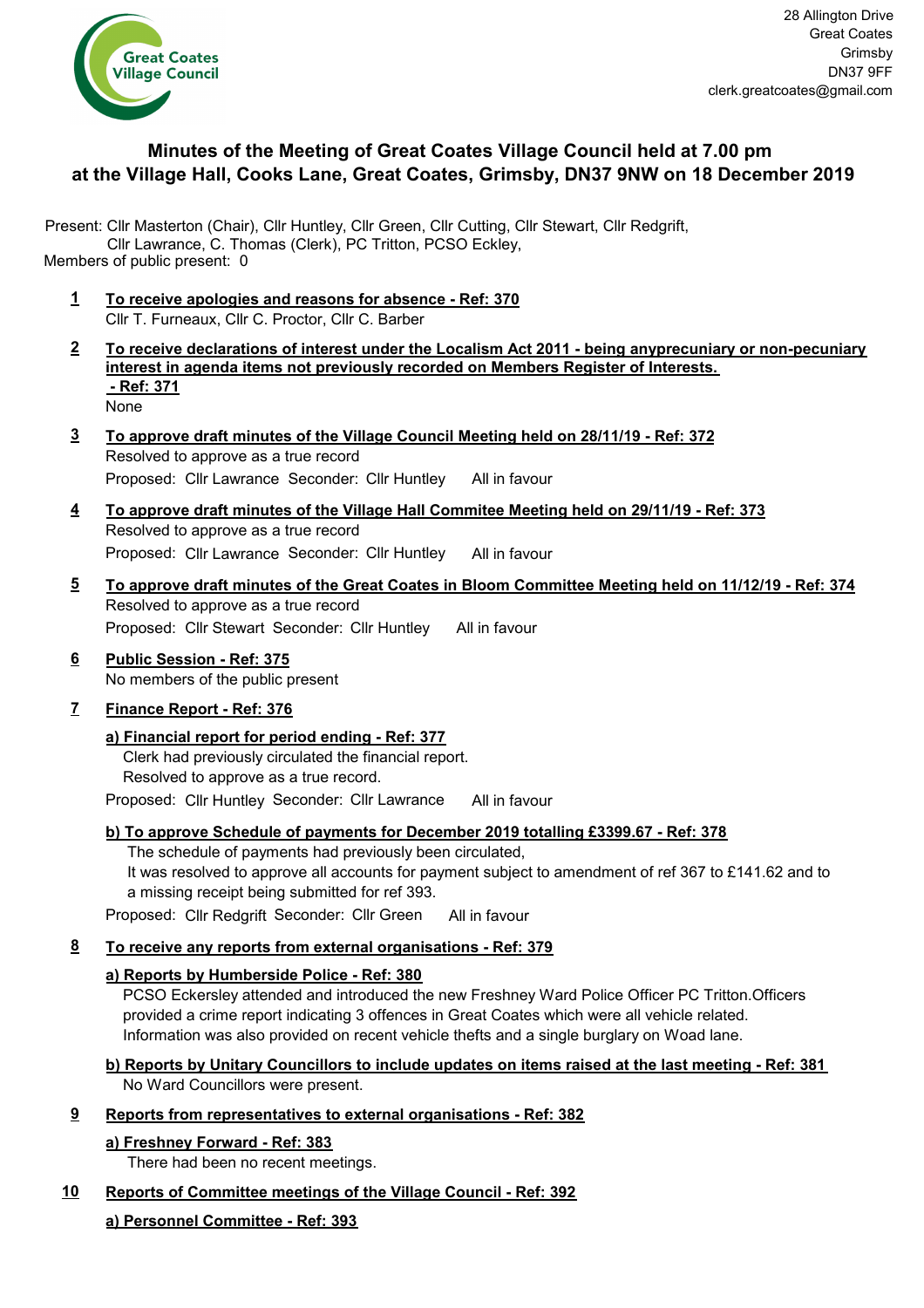

There had been no personnel committee meetings.

### **b) Hall Committee - Ref: 394**

Cllr Lawrance confirmed the Christmas event had been a huge success with 60 children in attendance with over 200 adults. The tree light on was also a great success.

Thanks were given to the Sewing & Craft Group who decorated the hall and provided refreshments. £49 was raised by Pat Dales for the hospice and £194 was raised by the tea room and raffle. New year event sales were good with 60 tickets sold to date.

### **c) Great Coates in Bloom - Ref: 395**

The committee had an end of year get together in the hall. Leaves had been cleared in problematic areas of the village and the group would be involved in the Bluebell weekend to be held at the church in 2020. They would also be assisting the village nursery with improvements to their secret garden.

The Council Chairman thanked both committees for the hard work and dedication.

#### **11 Parish Matters - To receive any report or consider any appropriate action - Ref: 385**

### **a) Councillor Casual Vacancy - Ref: 384**

There remained two vacancies.

### **b) Village Council Magazine / Newsletter - Ref: 386**

Cllr Green thanked Cllr Cutting and the Clerk for their assistance in the new look magazine which had been received well. The number of pages for the Christmas magazine doubled to 40 and using the new printer the printing costs were halved to £450 meaning the magazine was now self funding and it is envisaged that this will be the case going forward.

As there was little going on at this time of the year it was proposed to issue the next newsletter mid January to link in with the next magazine in March.

#### **c) Hall Maintenance - Ref: 396**

It was resolved to amend the Financial Regulations to allow any Hall Maintenance up to £500 to be approved by the Chairman and one Councillor and then formally ratified at the next available full meeting.

Proposed: Cllr Masterton Seconder: Cllr Huntley All in favour

#### **d) Local Electricity Bill - Ref: 397**

The Clerk had circulated information on the proposed Local electricity Bill but it was felt that further information was required before a formal decision could be reached.

### **e) Review Tracking Report - Ref: 387**

#### 1918 - Christmas tree On Greenbelt Land

The licence requires removed of the tree by 10/01/20. Agreed to remove the tree on 06/01/20 and arrangements had been made for the tree removal on this date.

1926 - Traffic Through The Village The Clerk was still chasing Cllr Stewart and NELC for further updates.

1928 - Install Outside Water Tap

The tap was now installed in the disabled toilets.

1932 - Tree Complaint - 27 Allington Drive Further quotes were being sought.

1962 - Grants Policy Review

It was resolved to adopt the revised policy as circulated to Councillors. Proposer: Cllr Lawrance Seconder: Cllr Huntley All in favour